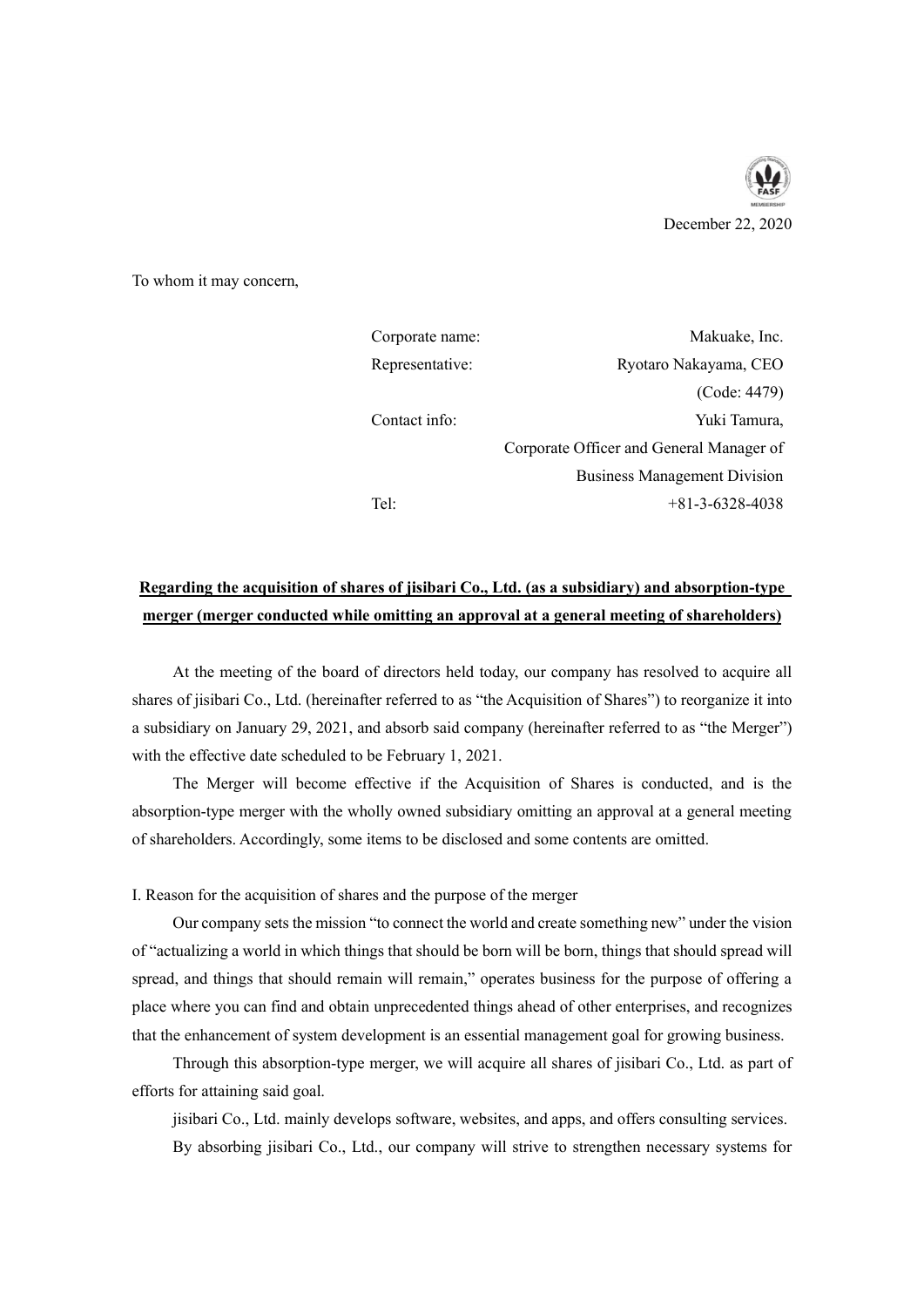business growth, and believes that it will be possible to achieve sustainable corporate growth and risk dispersion. Furthermore, our company has resolved to absorb jisibari Co., Ltd. after judging that by fusing the managerial resources and management know-how of the two companies, it is possible to enhance productivity, reduce management costs, and so on to streamline business operations further.

|  |  | II. Regarding the acquisition of shares |  |
|--|--|-----------------------------------------|--|
|--|--|-----------------------------------------|--|

| 1. Outline of the subsidiary to be reorganized (jisibari Co., Ltd.) |  |  |
|---------------------------------------------------------------------|--|--|
|                                                                     |  |  |

| (1) | Name                   |  | jisibari Co., Ltd.                                                                    |                                       |                                       |                      |  |
|-----|------------------------|--|---------------------------------------------------------------------------------------|---------------------------------------|---------------------------------------|----------------------|--|
| (2) | Location               |  | 54-1 Motoyoyogi-cho, Shibuya-ku, Tokyo                                                |                                       |                                       |                      |  |
| (3) | Post and name of the   |  | Masashi Fujiike, Representative Director                                              |                                       |                                       |                      |  |
|     | representative         |  |                                                                                       |                                       |                                       |                      |  |
| (4) | Business description   |  | Development of software, websites, and apps; and provision of                         |                                       |                                       |                      |  |
|     |                        |  | consulting services                                                                   |                                       |                                       |                      |  |
| (5) | Capital                |  | 500 thousand yen                                                                      |                                       |                                       |                      |  |
| (6) | Date of establishment  |  | March 28, 2017                                                                        |                                       |                                       |                      |  |
| (7) | Major shareholders     |  | Masashi Fujiike; 100.0%                                                               |                                       |                                       |                      |  |
|     | and shareholding ratio |  |                                                                                       |                                       |                                       |                      |  |
| (8) | Relationships between  |  | Capital relationship<br>There is no capital relationship between                      |                                       |                                       |                      |  |
|     | the listed company     |  |                                                                                       |                                       | our company and jisibari Co., Ltd.    |                      |  |
|     | and jisibari Co., Ltd. |  | Personal relationship                                                                 |                                       | There is no personal relationship     |                      |  |
|     |                        |  |                                                                                       | between our company and jisibari Co., |                                       |                      |  |
|     |                        |  |                                                                                       | Ltd.                                  |                                       |                      |  |
|     |                        |  | Transaction relationship                                                              |                                       | There is a transaction relationship   |                      |  |
|     |                        |  |                                                                                       |                                       | between our company and jisibari Co., |                      |  |
|     |                        |  |                                                                                       |                                       | Ltd. for outsourcing.                 |                      |  |
|     |                        |  | Whether jisibari Co.,<br>jisibari Co., Ltd. does not fall under                       |                                       |                                       |                      |  |
|     |                        |  | Ltd. falls under related                                                              |                                       | related parties.                      |                      |  |
|     |                        |  | parties of our company                                                                |                                       |                                       |                      |  |
| (9) |                        |  | Business performance and financial position of jisibari Co., Ltd. in the past 3 years |                                       |                                       |                      |  |
|     | Accounting period      |  | Term ended Jan. 2018                                                                  |                                       | Term ended Jan. 2019                  | Term ended Jan. 2020 |  |
|     | Net asset              |  | 2,664 thousand yen                                                                    |                                       | 6,622 thousand yen                    | 8,150 thousand yen   |  |
|     | Total asset            |  | 9,020 thousand yen                                                                    |                                       | 19,182 thousand yen                   | 21,651 thousand yen  |  |
|     | Net asset per share    |  | 2,664 thousand yen                                                                    |                                       | 6,622 thousand yen                    | 8,150 thousand yen   |  |
|     | Net sales              |  | 26,932 thousand yen                                                                   |                                       | 50,596 thousand yen                   | 66,729 thousand yen  |  |
|     | Operating income       |  | 3,510 thousand yen                                                                    |                                       | 4,945 thousand yen                    | Negative 672         |  |
|     |                        |  |                                                                                       |                                       |                                       | thousand yen         |  |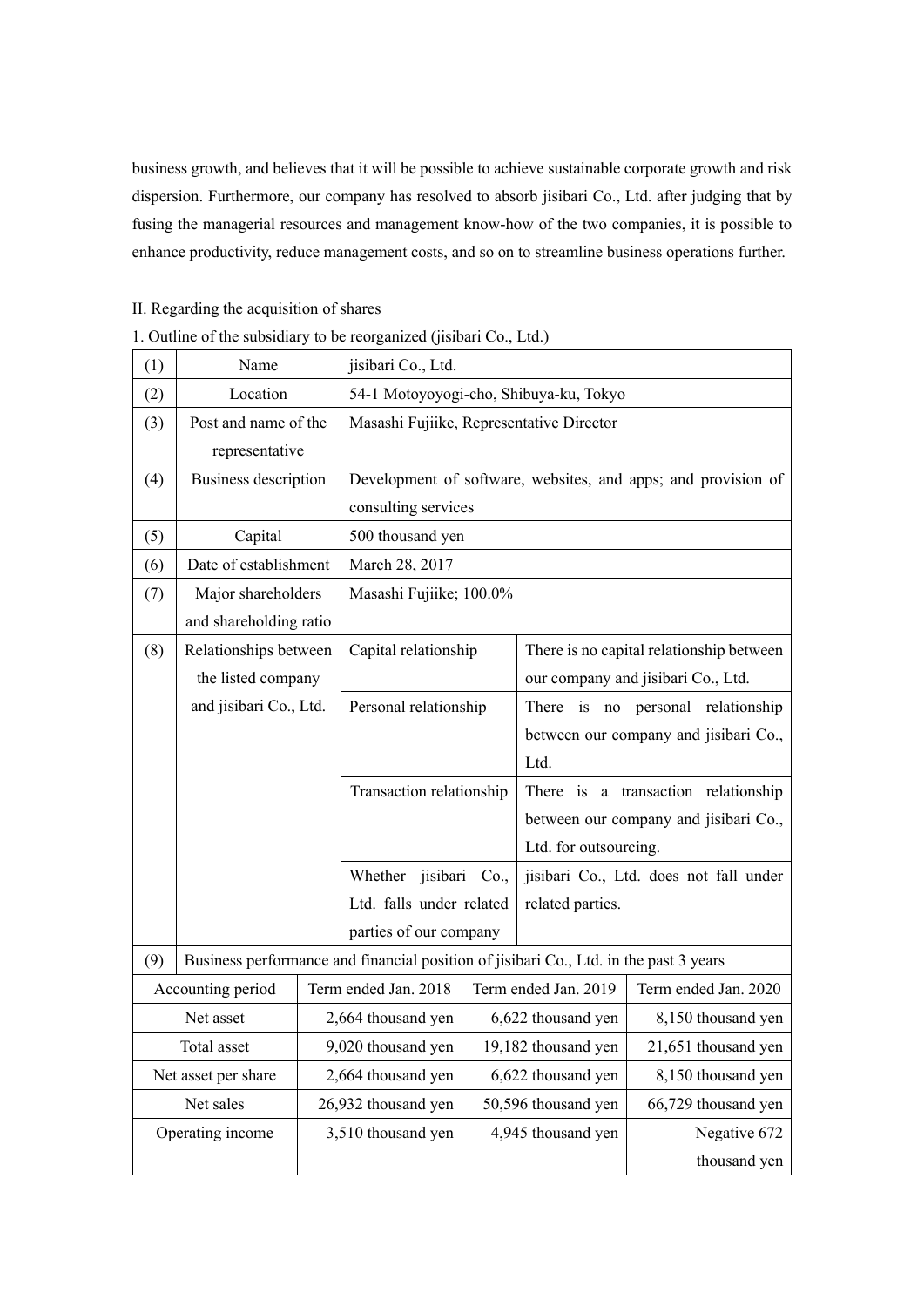| Ordinary income      | 3,510 thousand yen | 4,927 thousand yen | 2,113 thousand yen |
|----------------------|--------------------|--------------------|--------------------|
| Net income           | 2,664 thousand yen | 3,957 thousand yen | 1,528 thousand yen |
| Net income per share | 2,664 thousand yen | 3,957 thousand yen | 1,528 thousand yen |

## 2. Outline of the person whose shares will be received

| (1) | Name and address   | Masashi Fujiike, Urayasu-shi, Chiba Prefecture |
|-----|--------------------|------------------------------------------------|
| (2) | Relationship       | There are no items to be described.            |
|     | between the listed |                                                |
|     | company and said   |                                                |
|     | individual         |                                                |

3. Number of shares to be acquired, acquisition price, and situations of shares held before and after the acquisition

| (1) | Number of shares held   | $\Omega$                                                                |
|-----|-------------------------|-------------------------------------------------------------------------|
|     | before the transfer     | (No. of voting rights: 0) (Ownership ratio of voting rights: $0.00\%$ ) |
| (2) | Number of shares to be. | $50*$                                                                   |
|     | acquired                | (No. of voting rights: 50)                                              |
| (3) | Acquisition price       | We refrain from disclosing the acquisition price, to follow the         |
|     |                         | wishes of the other party. Said price was determined based on the       |
|     |                         | share price estimation by WARC Inc., which is a third party that        |
|     |                         | does not have a stake in our company, through negotiations with         |
|     |                         | said company after completing fair processes, and recognize that        |
|     |                         | said price is fair.                                                     |
| (4) | Number of shares held   | 50                                                                      |
|     | after the transfer      | (No. of voting rights: 50) (Ownership ratio of voting rights:           |
|     |                         | $100.0\%$                                                               |

\*jisibari Co., Ltd. split shares and issued new shares in April 2020, and the total number of outstanding shares at the time of the Acquisition of Shares is 50.

### 4. Schedule

| Date of resolution of the board of directors   December 22, 2020 |                            |
|------------------------------------------------------------------|----------------------------|
| Date of conclusion of the contract                               | December 22, 2020          |
| Date of execution of share transfer                              | January 29, 2021 (planned) |

## III. Regarding merger

1. Summary of merger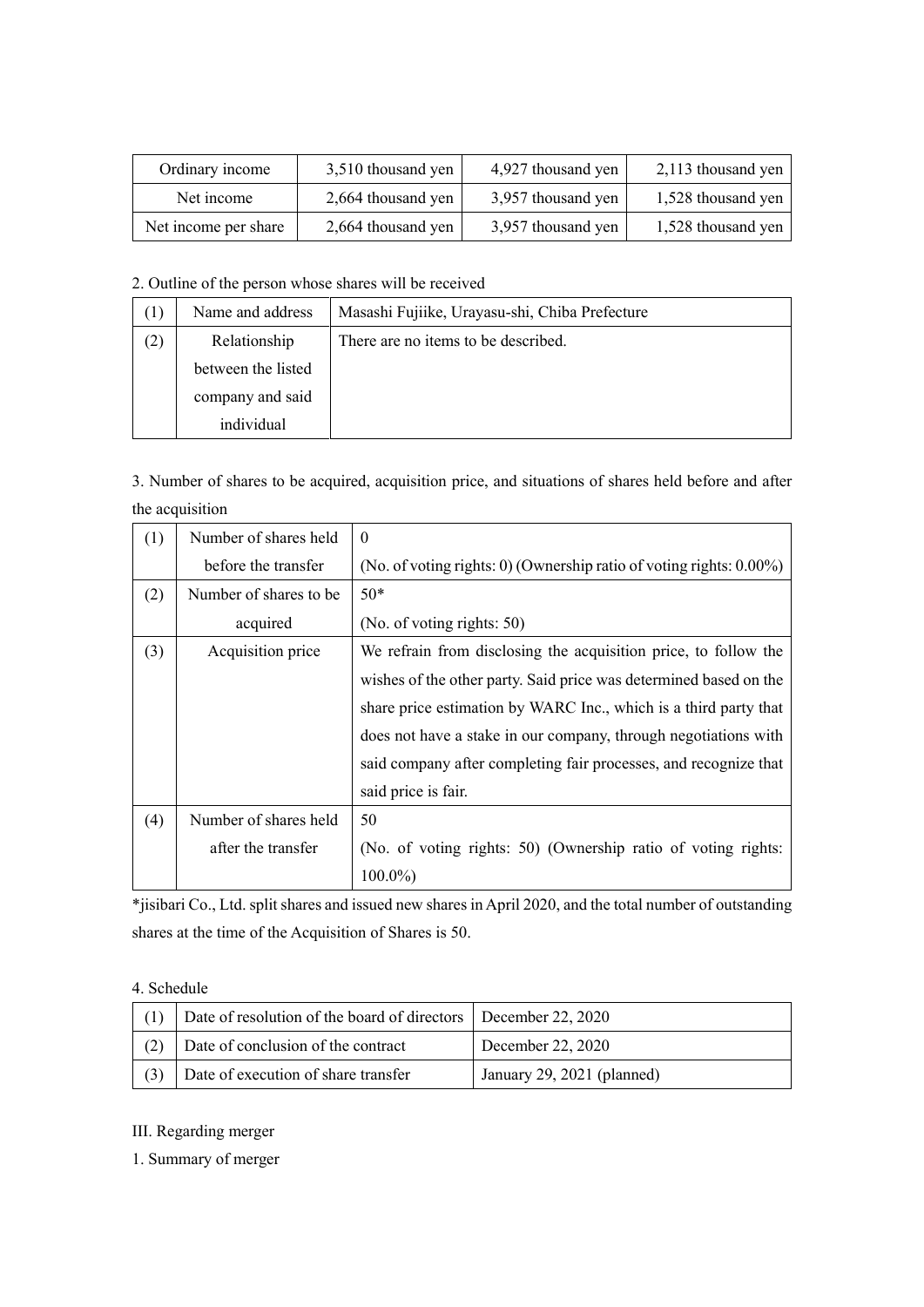#### (1) Schedule of merger

|     | Date of resolution of the board of directors   December 22, 2020 |                   |
|-----|------------------------------------------------------------------|-------------------|
| (2) | Date of conclusion of the contract                               | December 22, 2020 |
| (3) | Date of merger (effective date of the February 1, 2021 (planned) |                   |
|     | Merger)                                                          |                   |

Note: The Merger falls under simplified absorption-type merger defined in Article 796, Paragraph 2 of the Companies Act for our company, which will continue to exist, and falls under short-form absorption-type merger defined in Article 784, Paragraph 1 of the Companies Act for jisibari Co., Ltd., which will be dissolved through the Merger. Accordingly, the Merger will be carried out without an approval for the contract for absorption-type merger at a general meeting of shareholders of either company.

## (2) Type of the Merger

It is absorption-type merger, so Makuake, Inc. will continue to exist while jisibari Co., Ltd. will be dissolved through the Merger.

## (3) Details of allocation through the Merger

As of February 1, 2021, which is the scheduled date of the Merger (the effective date of the Merger), jisibari Co., Ltd. will be a wholly owned subsidiary of our company. Accordingly, there will be no allocation of shares or other funds through the Merger.

(4) Handling regarding share acquisition rights and corporate bonds with share acquisition rights through the Merger None

Surviving company in absorption-type merger Dissolving company in absorption-type merger (1) Name | Makuake, Inc. | jisibari Co., Ltd. (2) Location 2-16-1 Shibuya-ku, Tokyo 54-1 Motoyoyogi-cho, Shibuya-ku, Tokyo (3) Post and name of the representative Ryotaro Nakayama, Representative Director and President Masashi Fujiike, Representative Director (4) Business description Operation of supportive services, mainly "Makuake," a Development of software, websites, and apps; and provision of consulting

| 2. Outline of the companies involved in the Merger (as of September 30, 2020) |  |  |  |  |  |  |  |  |  |
|-------------------------------------------------------------------------------|--|--|--|--|--|--|--|--|--|
|-------------------------------------------------------------------------------|--|--|--|--|--|--|--|--|--|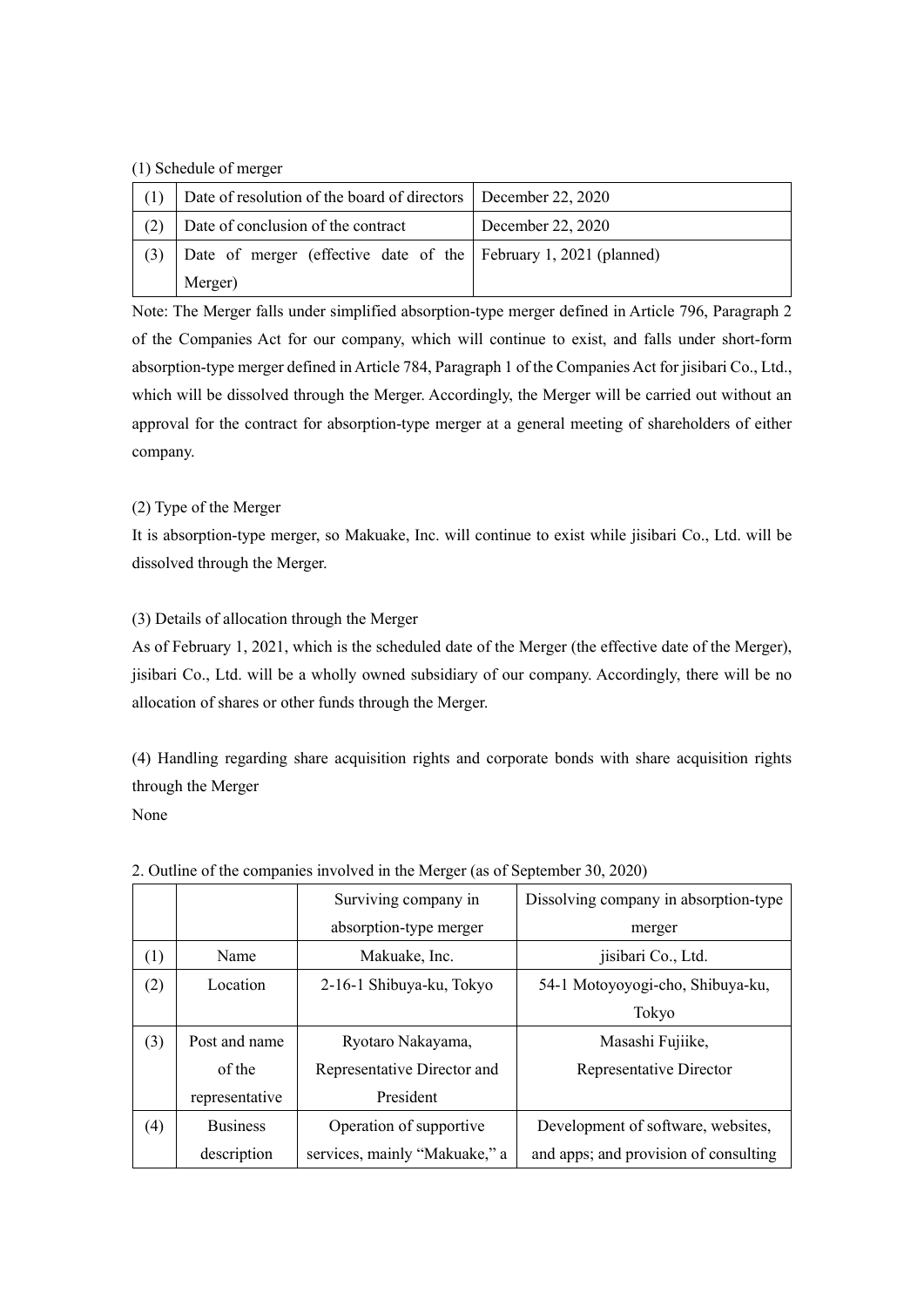|      |                      | service for enabling purchase                                           |        |                      | services                |                           |
|------|----------------------|-------------------------------------------------------------------------|--------|----------------------|-------------------------|---------------------------|
|      |                      | for supporting new products                                             |        |                      |                         |                           |
|      |                      | and experiences                                                         |        |                      |                         |                           |
| (5)  | Capital              | 1,136,847 thousand yen                                                  |        |                      |                         | 500 thousand yen          |
| (6)  | Date of              | May 1, 2013                                                             |        |                      |                         | March 28, 2017            |
|      | establishment        |                                                                         |        |                      |                         |                           |
| (7)  | Number of            | 11,667,700                                                              |        |                      |                         | 50                        |
|      | outstanding          |                                                                         |        |                      |                         |                           |
|      | shares               |                                                                         |        |                      |                         |                           |
| (8)  | Date of account      | September 30                                                            |        |                      |                         | January 31                |
|      | settlement           |                                                                         |        |                      |                         |                           |
| (9)  | Major                | CyberAgent, Inc.                                                        | 55.58% | Masashi Fujiike      |                         | $100.0\%$                 |
|      | shareholders         | Custody Bank of                                                         | 5.11%  |                      |                         |                           |
|      | and                  | Japan, Ltd.                                                             |        |                      |                         |                           |
|      | shareholding         | The Master Trust                                                        | 4.02%  |                      |                         |                           |
|      | ratio                | Bank of Japan, Ltd.                                                     |        |                      |                         |                           |
|      |                      | RBC IST 15 PCT                                                          | 2.67%  |                      |                         |                           |
|      |                      | <b>LENDING</b>                                                          |        |                      |                         |                           |
|      |                      | <b>ACCOUNT -</b>                                                        |        |                      |                         |                           |
|      |                      | <b>CLIENT</b>                                                           |        |                      |                         |                           |
|      |                      | <b>ACCOUNT</b>                                                          |        |                      |                         |                           |
|      |                      | Ryotaro Nakayama                                                        | 2.53%  |                      |                         |                           |
| (10) |                      | Financial position and business performance in the previous fiscal year |        |                      |                         |                           |
|      | Accounting period    | Term ended September 2020                                               |        |                      | Term ended January 2020 |                           |
|      | Net asset            | $2,673,017$ thousand yen                                                |        |                      |                         | 8,150 thousand yen        |
|      | Total asset          | $6,173,446$ thousand yen                                                |        |                      | 21,651 thousand yen     |                           |
|      | Net asset per share  | 228.20 yen                                                              |        |                      |                         | 8,150 thousand yen        |
|      | Net sales            | 3,225,281 thousand yen                                                  |        |                      |                         | 66,729 thousand yen       |
|      | Operating income     |                                                                         |        | 510,249 thousand yen |                         | Negative 672 thousand yen |
|      | Ordinary income      |                                                                         |        | 512,054 thousand yen |                         | 2,113 thousand yen        |
|      | Net income           |                                                                         |        | 369,670 thousand yen |                         | 1,528 thousand yen        |
|      | Net income per share |                                                                         |        | 33.03 yen            |                         | 1,528 thousand yen        |

# 3. Situation after the Merger

There will be no changes to our company's name, headquarters' location, representative's post/name, business, capital, or accounting period due to the Merger.